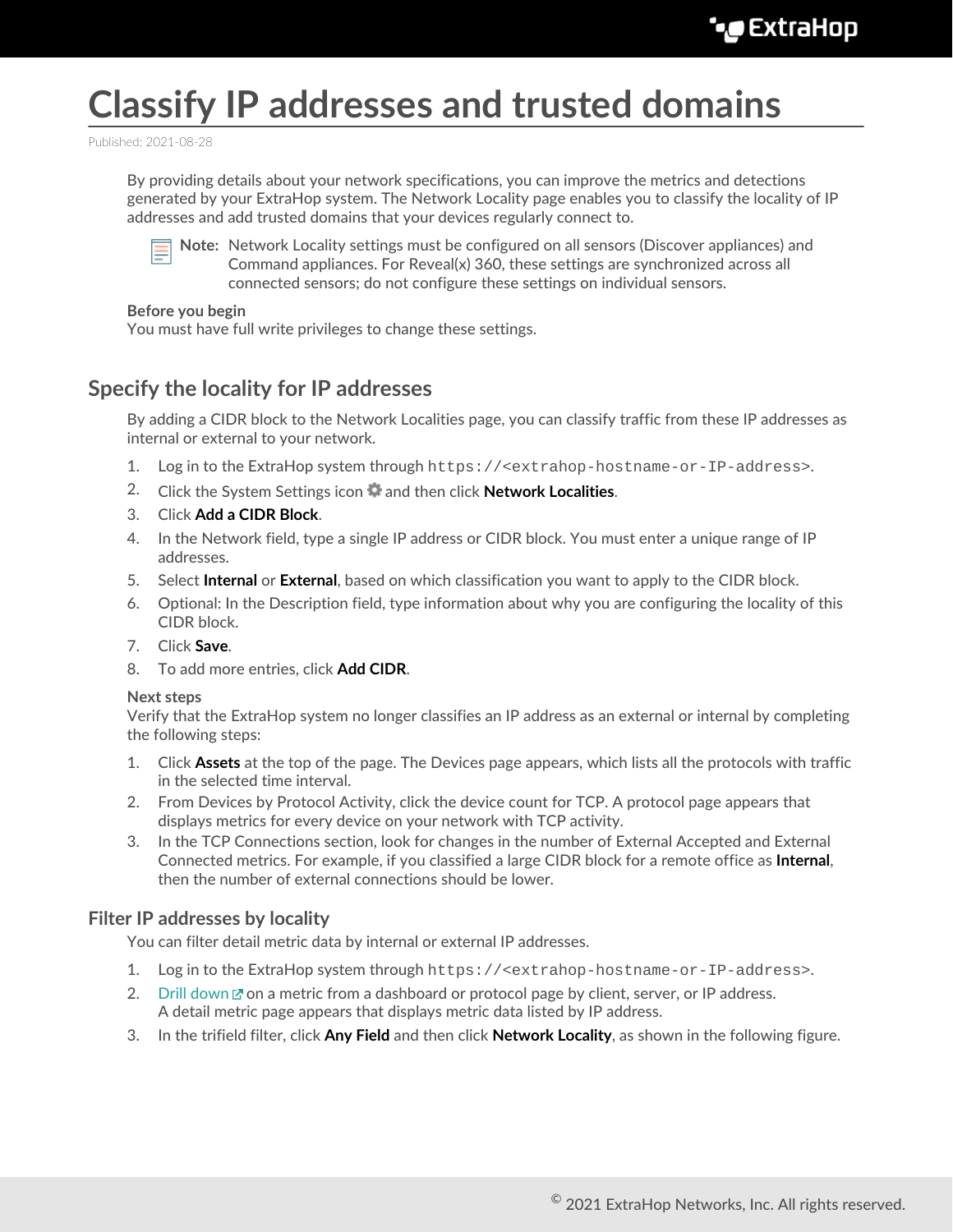| $100 -$<br>$0 -$                                                 |                                   |            |                          |
|------------------------------------------------------------------|-----------------------------------|------------|--------------------------|
| 14:20                                                            | 14:25                             |            | 14:30                    |
| Any Field $\blacktriangledown$<br>$\approx$ $\blacktriangledown$ |                                   | Add Filter | 510 results              |
| Filter                                                           | Aborted Connections In   Location |            |                          |
| City                                                             |                                   | 662        | $\overline{\phantom{0}}$ |
| Country                                                          |                                   | 262        | $\overline{\phantom{0}}$ |
| <b>IP Address</b>                                                |                                   | 232        | -                        |
| <b>Network Locality</b><br>ß                                     |                                   | 171        | -                        |
| Port                                                             |                                   | 137        | -                        |
| $\blacktriangleright$ Any Field                                  |                                   | 136        | -                        |
| IP                                                               |                                   | 127        | $\overline{\phantom{0}}$ |
| <b>Aborted Connections In</b>                                    |                                   | 87         | -                        |
| Location                                                         |                                   | 78         |                          |
| Host<br><b>AUGULA / LATU</b><br>∽                                |                                   | 74         |                          |

4. Click **All Locations** and then select **Internal** or **External**.

#### 5. Click **Add Filter**.

Detail metric data for internal or external devices is displayed.

### **Add a trusted domain**

Certain detections are generated when a device makes a connection to an external domain. If you know that a domain is legitimate, add it to the Trusted Domains list, and future detections that target malicious domain activity are suppressed for that domain.



**Note:** If your ExtraHop deployment includes a Command appliance or Reveal(x) 360, and that system is configured to manage custom parameters, these trusted domains will apply to all connected sensors.